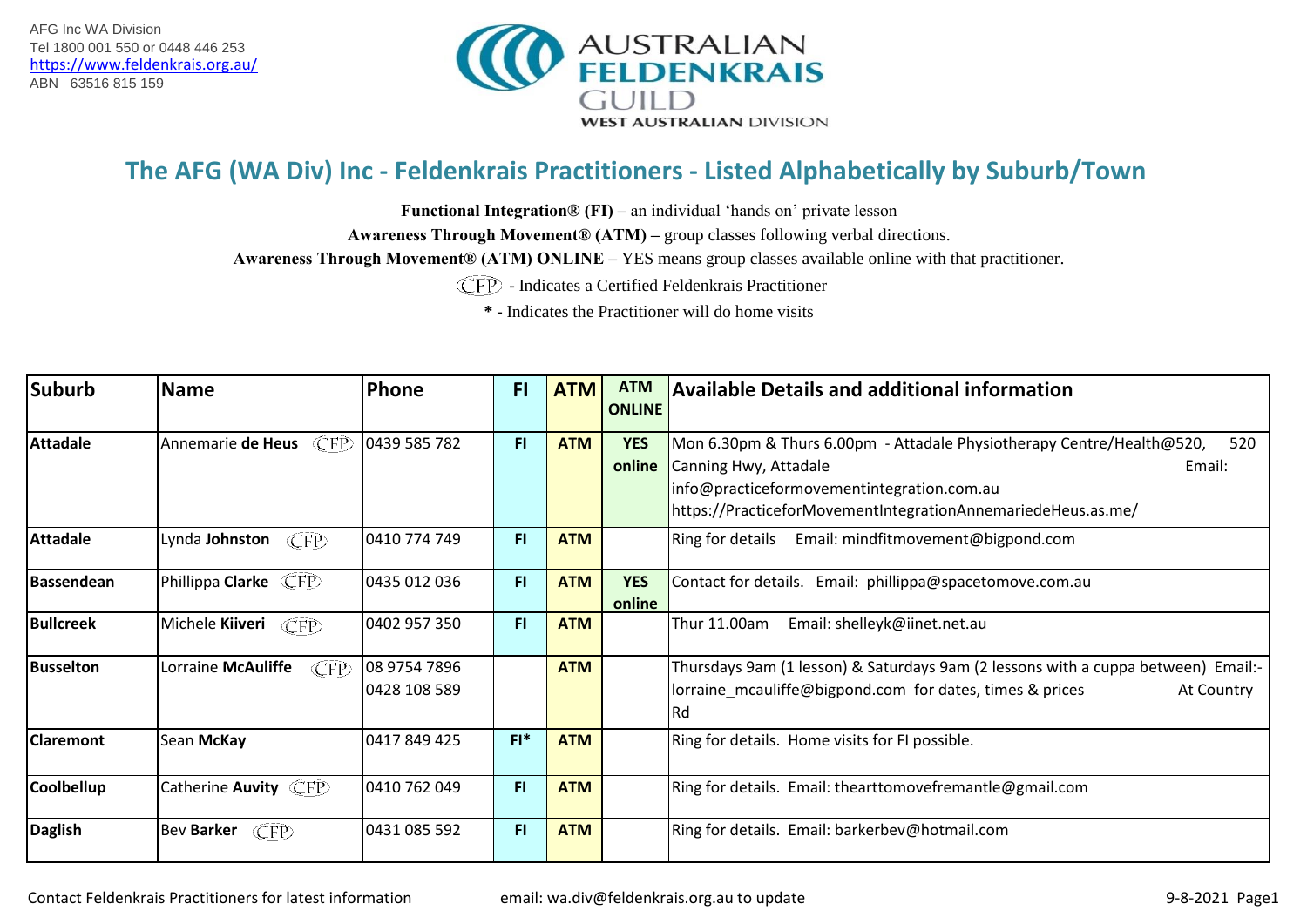

| <b>Duncraig</b>      | Sandra Mata<br>CFP        | 0407 221 729                 | FI.       |            |                      | By appointment.                                                                                                                                                                                |
|----------------------|---------------------------|------------------------------|-----------|------------|----------------------|------------------------------------------------------------------------------------------------------------------------------------------------------------------------------------------------|
| Dunsborough          | Jenny D'Cruz CFP          | 0439 881 300                 | FI.       | <b>ATM</b> |                      | Ring for details: Email: jen@infinitemovement.com www.infinitemovement.com                                                                                                                     |
| <b>Fremantle</b>     | CFD<br><b>Bugs Boyd</b>   | 0426 970 256                 | FI.       |            |                      | Email: bugs@kmiperth.com<br>www.thefeldenkraisWAy.com                                                                                                                                          |
| Fremantle            | Molly Tipping<br>CFP      | 0400 366 559                 | FI.       | <b>ATM</b> | <b>YES</b><br>online | Online Tues 9:30am & 7:30pm,<br>Thurs 11am online www.tippingmotion.com.au                                                                                                                     |
| <b>Glen Forrest</b>  | Annemarie de Heus CFP     | 0439 585 782                 | FI        | <b>ATM</b> | <b>YES</b><br>online | Tues 7.30-8.30pm - Glen Forrest Physiotherapy, Shop 5 @3-5 Railway Parade<br>Email: info@practiceformovementintegration.com.au<br>https://PracticeforMovementIntegrationAnnemariedeHeus.as.me/ |
| Greenwood            | CFD<br>Sandy Mata         | 0407 221 729                 |           | <b>ATM</b> |                      | Tues 7.00 - 8.00pm Greenwood College Dance Studio Term time. FI by appointment.                                                                                                                |
| <b>Hamilton Hill</b> | Minako (Mini) Sato        | 0401 746 436                 | FI.       | <b>ATM</b> |                      | Email: satodrummond@gmail.com  Call for details about ATM classes.                                                                                                                             |
| <b>Hilton</b>        | Catherine Auvity CFD      | 0410 762 049                 |           | <b>ATM</b> |                      | Mon 11.30-12.30 pregancy classes. Thur 6.30-7.30pm<br>Ring for details.                                                                                                                        |
| Hyden                | John Cashmore<br>CFD      | 08 9880 7015<br>0427 807 015 | $FI*$     |            |                      | Home visits for FI possible in rural and metro areas                                                                                                                                           |
| Joondanna            | CFP<br>Sandy Mercer       | 0422 120 254                 | <b>FI</b> | ATM:       |                      | Email: sandy@elegantmoves.com.au for details                                                                                                                                                   |
| Kardinya             | CFD<br><b>Kim Addison</b> | 9337 1486                    | FI.       | ATM:       |                      | Ring for details                                                                                                                                                                               |
| <b>Lake King</b>     | Barb Houston CFP          | 0427 747 060                 |           | ATM:       |                      | Thur 3.30-4.30pm Email: artemis05@westnet.com.au Contact for location.                                                                                                                         |
| Leederville          | Bronwyn Fewster<br>CFD    | 0409 010 321<br>9444 3401    | $FI^*$    | ATM:       |                      | Mon 7.30pm - Loftus Community Centre. Home visits for FI possible                                                                                                                              |
| Melville             | CFD<br>Lynda Johnston     | 0410 774 749                 |           | ATM:       |                      | Wed 1pm - Leisurefit Melville Recreation Centre<br>Phone or Email: mindfitmovement.com                                                                                                         |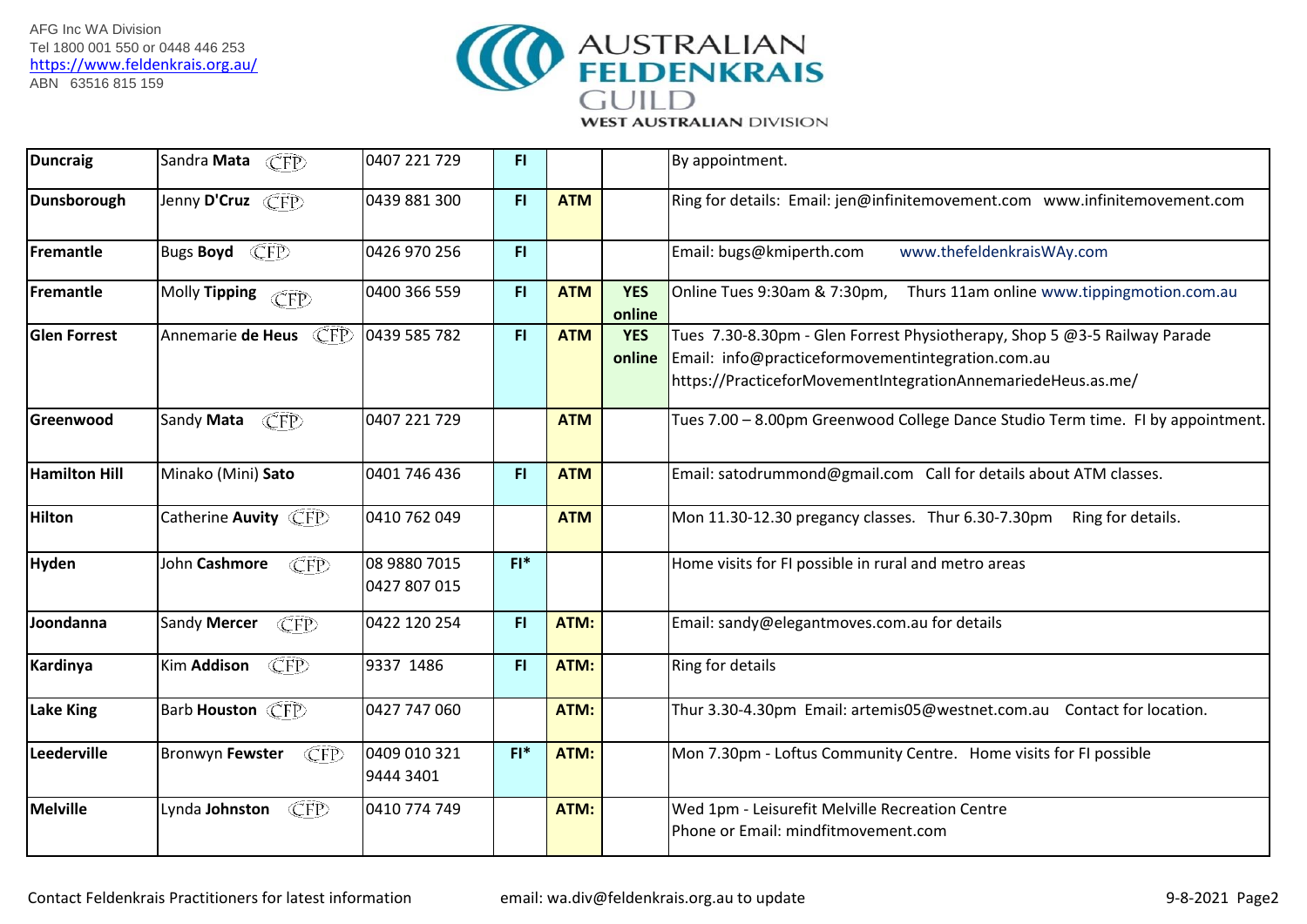

| Midland            | $\widehat{\mathbb{C}}$ FP<br>Ute Goeft | 0428 281 119 | FI.   | <b>ATM</b> | <b>YES</b>           | ATM Online via Zoom - by appointment                                                                                                              |
|--------------------|----------------------------------------|--------------|-------|------------|----------------------|---------------------------------------------------------------------------------------------------------------------------------------------------|
|                    |                                        |              |       |            | online               |                                                                                                                                                   |
| Mt Claremont       | Nicki Netherway<br>CFD                 | 0409 240 861 | $FI*$ |            |                      | Email: npnetherway@bigpond.com Home visits for FI are possible.                                                                                   |
| Mt Claremont       | CFD<br>Sue Ward                        | 0407 717 056 | F1    |            |                      | Ring for details or email: sue.ward@iinet.net.au                                                                                                  |
| Mt Helena          | Annemarie de Heus <b>CFP</b>           | 0439 585 782 | F1    | <b>ATM</b> | <b>YES</b><br>online | Email: info@practiceformovementintegration.com.au<br>https://PracticeforMovementIntegrationAnnemariedeHeus.as.me/                                 |
|                    |                                        |              |       |            |                      |                                                                                                                                                   |
| <b>Nedlands</b>    | Brigit Cosgrove CFP                    | 0439 483 595 | F1    |            | <b>YES</b><br>online | email: movesmart@iinet.net.au<br>www.movesmart.podia.com                                                                                          |
| Nedlands           | Vanessa Stephen<br>CFP                 | 0416 101 854 | FI.   | <b>ATM</b> | <b>YES</b><br>online | Online Wed 5.45-6.45pm, Live class 9.15am & 5.45pm Nedlands Yoga, Broadway<br>Go to www.simplybettermovement.com.au for latest info and bookings. |
| Newdegate          | <b>Barb Houston</b><br>CFP             | 0427 747 060 | $FI*$ | <b>ATM</b> |                      | Wed 3.30-4.30pm Email: artemis05@westnet.com.au<br>Home visits possible.                                                                          |
| Northam            | Wendy Dymond CFP                       | 0447 025 557 | $FI*$ | <b>ATM</b> |                      | Tue afternoon / evening - call for details. Home visits possible.                                                                                 |
| <b>North Beach</b> | Linda Hardey<br>CFD                    | 0418 456 404 | F1    | <b>ATM</b> |                      | Mon 7pm, Tues 10am                                                                                                                                |
| Northcliffe        | Nina Angeloni<br>CFD                   | 08 9776 7214 | F1    |            |                      |                                                                                                                                                   |
| North Perth        | Alison McIntosh<br>CFP                 | 0405 972 211 | FI.   | <b>ATM</b> |                      | Sat 10am - Chapel Space<br>www.free2move.com.au                                                                                                   |
| North Perth        | CFD<br>Jodie Krantz                    | 0405 972 211 | FI.   | <b>ATM</b> |                      | Mon 6.15pm, Thurs 10.30am - 35 Sydney St www.free2move.com.au                                                                                     |
| <b>North Perth</b> | CFP<br>Judith Pugh                     | 0422 177 971 |       | <b>ATM</b> | <b>YES</b><br>online | Mon 9.30am, Tue 5.30pm & online by appointment. For latest info go to<br>www.discovermovement.com.au or Email: judith@discovermovement.com.au     |
| North Perth        | Linda Gooch                            | 9228 1833    | F1    |            |                      | FI available Tuesdays, Fridays & Saturday morning                                                                                                 |
| <b>North Perth</b> | <b>Molly Tipping</b><br>CFP            | 0400 366 559 | F1    | <b>ATM</b> | <b>YES</b><br>online | ATM: Tue 7.30pm,<br>Online Tuesday 9:30am and Thur 11am<br>www.tippingmotion.com.au                                                               |

Contact Feldenkrais Practitioners for latest information email: wa.div@feldenkrais.org.au to update 9-8-2021 Page3